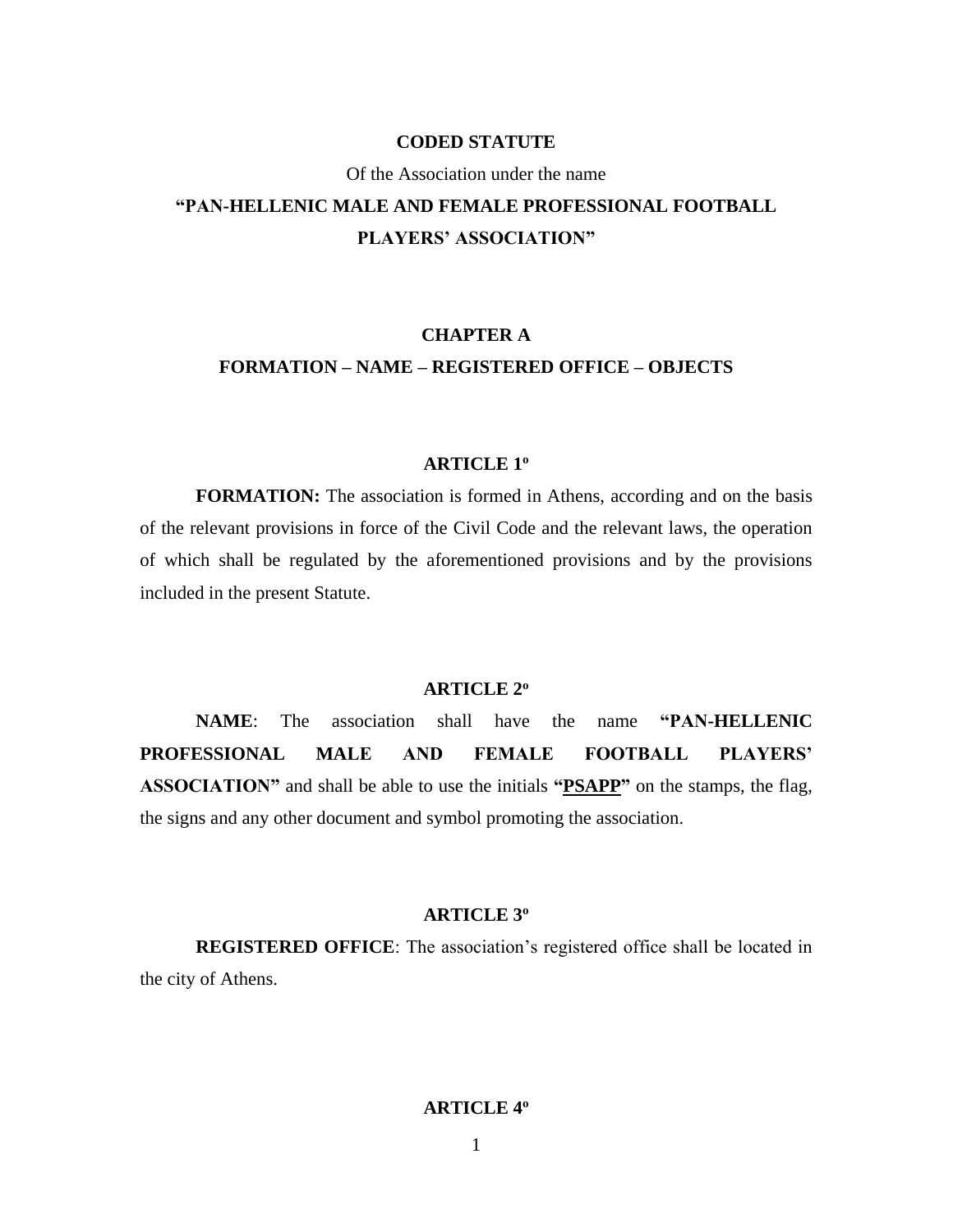**OBJECTS:** The association shall have the following objects:

1) To unify all Greek and foreign male and female professional football players, in order to face their professional problems and their problems in general, as well as the problems of Greek football and Greek sports in general.

2) To develop the athletic spirit, fair competition, solidarity among colleagues and mutual aid between its members.

3) To elevate the moral, spiritual and social level of the Greek or foreign male and female football players and to valorize their virtues.

4) To secure the necessary conditions for the progress of Greek football and the creation of ideal conditions for the relevant championships.

5) To reform, purify a fully release Greek football from its timeless problems and to protect football from any danger obstructing its progress and improvement.

6) To study the social, technical, financial, professional or other problems of its members and to search for methods, ways and means to impose for their resolution.

7) To provide every form of help and assistance to the association's members, which they might need, as well as to provide every support in regard to all lawful, fair, justified and legitimate requests of the members.

8) The proper treatment of the players by the state, the sports administration and the football clubs' administrations, as well as the avoidance of derogatory morals and discriminations of any other kind against them by other athletes of the Olympic programme.

9) To promote, protect and safeguard the Greek and foreign male and female football players' professional interests.

10) To create the most ideal and necessary conditions in order to professionally organize Greek and foreign male and female football players and to cover the huge gap in the field of insuring footballers against serious professional risks.

11) To acknowledge professional football players, male and female, as a special professional field, as well as the behavior corresponding to this status by the state via the incorporation of their profession in the category of hazardous and unhealthy professions.

12) To insure Greek and foreign male and female professional football players via the foundation of a relevant authority, which shall cover the provision of medical and medicinal care of footballers and their family members, shall grant them a pension when they leave competition activity, either due to age – or due to a serious accident; shall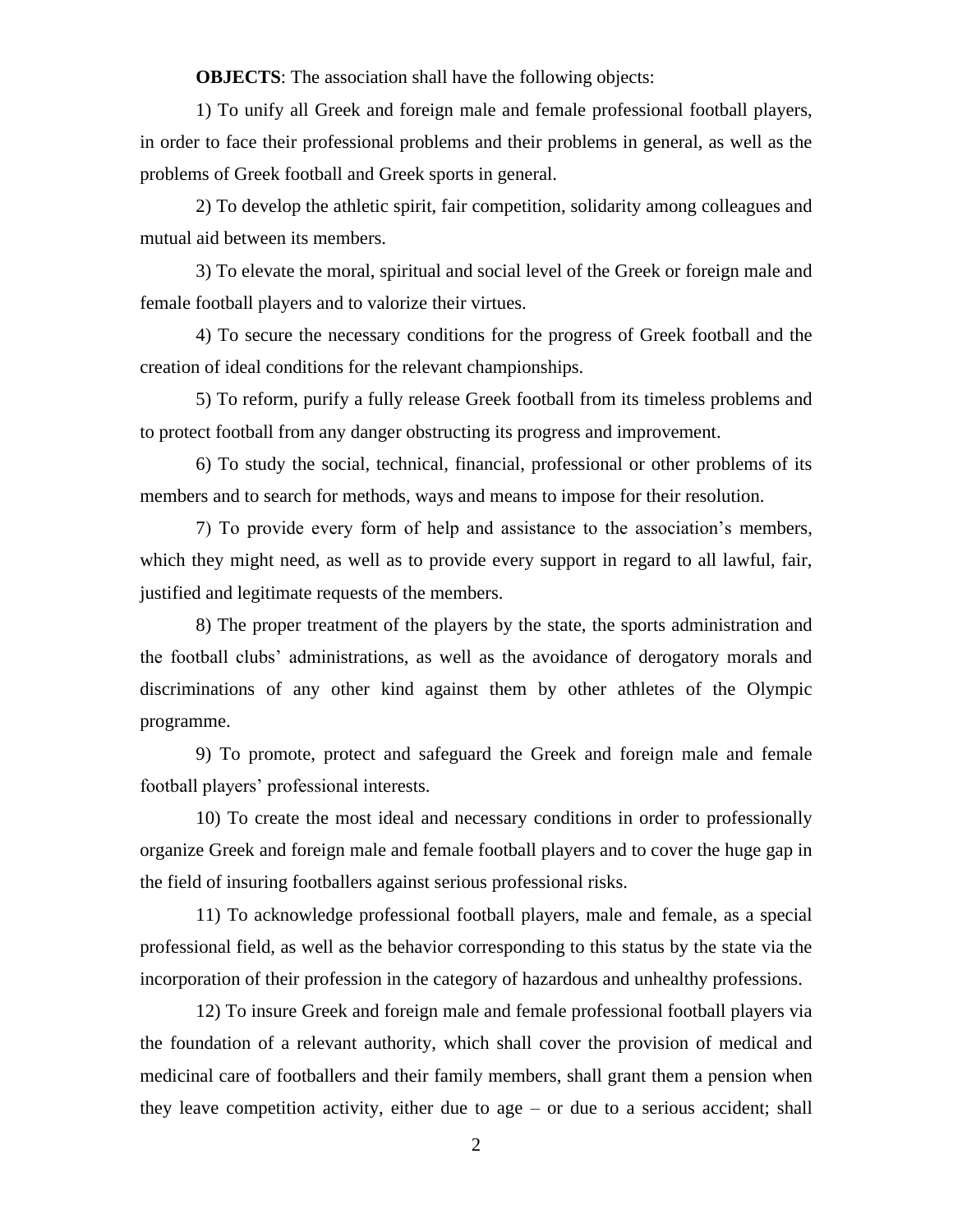grant them a lump retirement sum or extraordinary special aids for those unjustly suffering from luck or accident.

13) To abolish every provision that limits the association members' remuneration, independently from their type, as opposed to the respective General Principle of Law which is constitutionally secured and opposed to the particular nature of the services the male and female players provide, in regard to the short period of time they are able to provide them.

14) To establish an honorary game (jubilee) for every male or/and female professional football player having completed ten continuous years of activity or a corresponding game as a token of honor for each male or female football player, who left active action.

15) To grant free entrance to all international football players to all competition venues, irrespective of the kind of game played.

16) To create a special disciplinary authority, which shall impose sanctions against the association's members, who shall have improper behavior, regardless of other administrative procedures taking place at the same time.

17) To create a special form or periodic for the projection and promotion of football issues and of the association's members.

18) To protect members from illegal acts by the FC's administration and the administration of Greek Football via the participation of a member of the Association's administration in Disciplinary Councils and Committees.

19) To create a special expertise authority the certificates of which shall be necessary in order to take any administrative measure concerning the interests of the Association's members and the organization of Greek football.

20) To directly collaborate with the other football professionals (coaches, physical therapists, masseurs etc.) or the associations of other sports for the better and fuller promotion of the issues of the Greek sports world.

21) To create the conditions for the unification under a common authority of all football professionals in a manner as to render the fulfillment of the whole of the Association's objects as well as the objects of the other relevant sectors easier.

22) To create a department of Legal Protection for free offer of legal support representation to its members.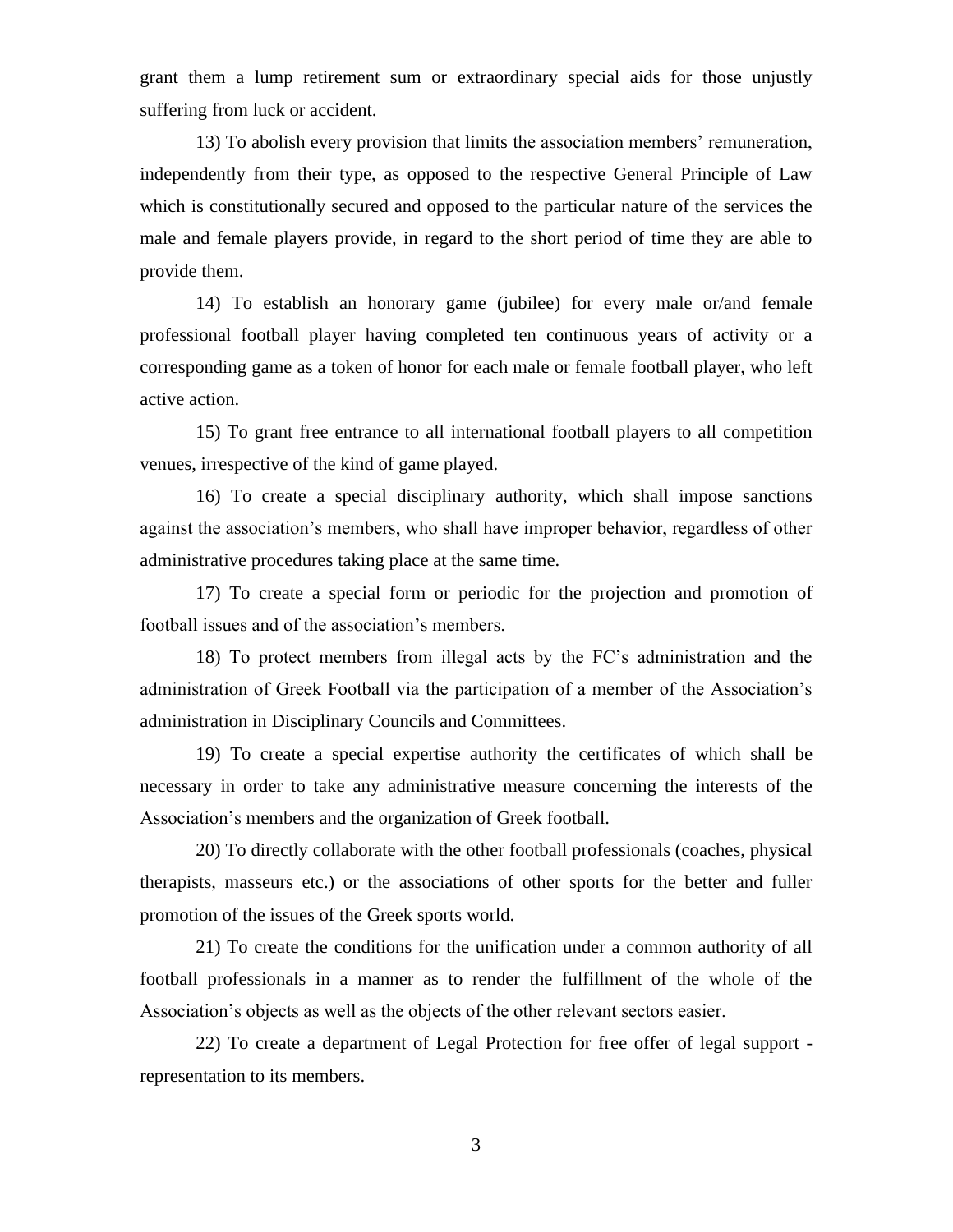23) To collaborate with official FIFA managers in regard to footballers' transfer matters.

24) The free provision of services to its members in matters concerning the negotiation - mediation in the conclusion, modification or in any other matter concerning their professional contracts.

25) The preparation, through the education - training of its members, aiming to a smooth transition and adaptation of its members to their professional activity after the end of their football career.

26) The creation of a guarantee fund.

27) The preparation and implementation of the collective bargaining agreements and of any kind of agreement concerning the labor, professional, insurance, social and all other rights of its members.

28) The realization of the gender equality principle, especially regarding the recruitment, remuneration, development and working conditions.

#### **ARTICLE 5<sup>ο</sup>**

In order to implement its objectives the association may only use the means that are not opposed to laws, Regulations and Morals. Therefore, achieving the association's objectives shall be performed with the following indicative means:

a) Via the creation of annexes in the big urban centers or other countries where meeting could be organized in order to exchange views among the local members as to issues preoccupying the association and the submission of the relevant propositions.

b) Via the issue of circulars, instructions, notifications, informative reports, studies and, mainly, of a magazine for the projection of different issues related to the associations'' goals.

c) Via the creation of work groups which shall be constituted only of association members, or by third parties, who shall have the necessary knowledge in regard to the issues investigated.

d) Via signing contracts with different organizations which, for a small price, cover the vital needs of the association, either only be members of the association or by third parties having the adequate knowledge for the issues under investigation.

e) Via the study, research, development and cultivation of the following activities, which are mentioned on an indicative and not restricted basis: football and health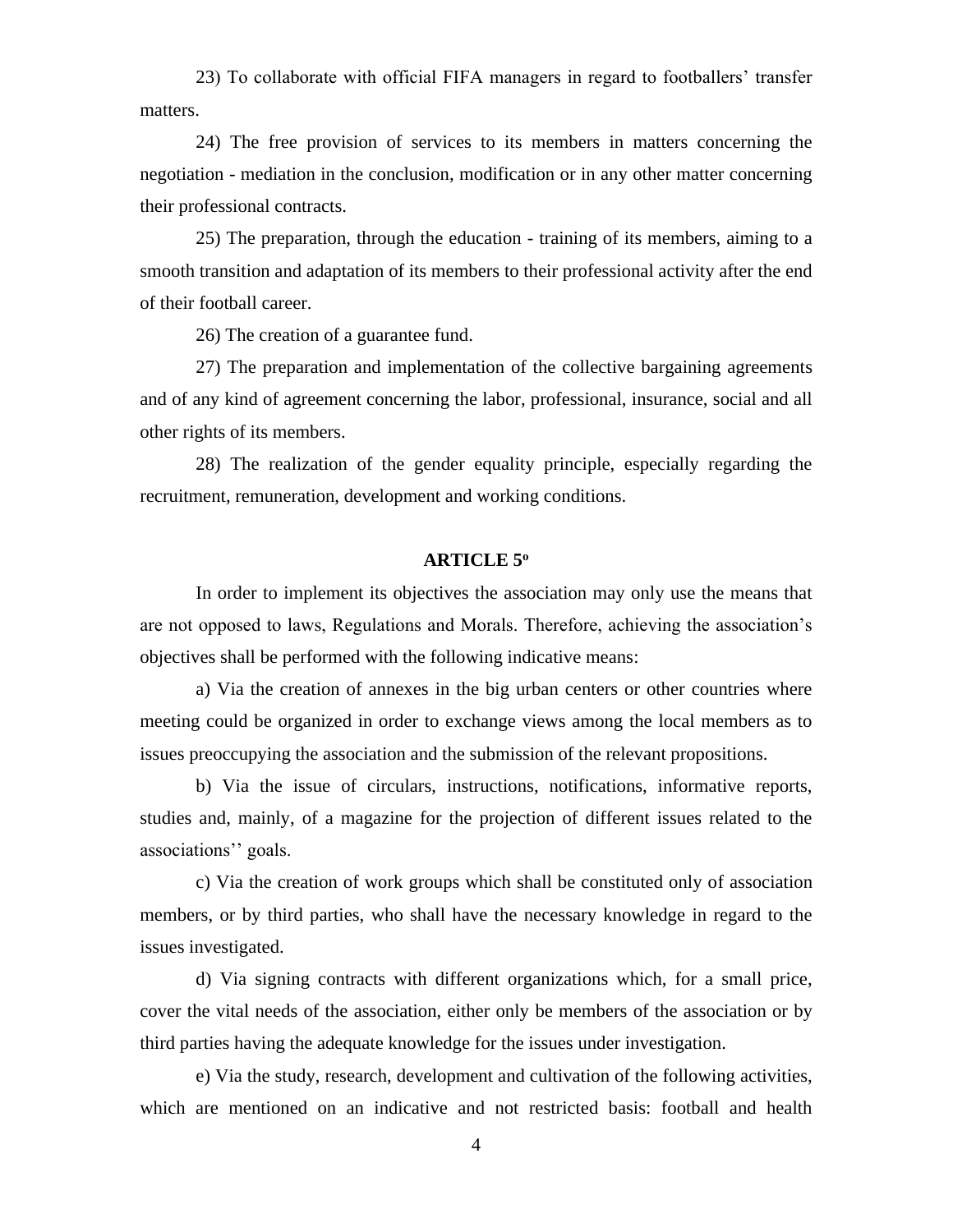(physical and mental), culture, nutrition, anti-doping, education and training, actions against fixed matches, football and social inclusion - integration and equal opportunities, fight against racism, violence and corruption and all forms of discrimination, crime, protection of minors, accessibility for people with disabilities, football and sports tourism, football and sports work, social inclusion through football, football and special sports, football for people with special educational needs, football and school integration of students with special educational needs, football and special education.

f) Via the active participation of its representatives in the decision-making centers concerning the male and female football players and the football in general.

g) Via cooperating with all levels of professional associations of employees and participating in wider associations of employees, both in national and international level.

# **CHAPTER B MEMBERS**

### **ENTRANCE – LEAVING – SUSPENSION – RIGHTS – OBLIGATIONS**

# **ARTICLE 6<sup>ο</sup>**

All active male and female professional football players may enroll as members of the association, regardless of nationality, given that they are competing in a Football Club, which participates in the championships organized by HFF and the organizing authorities, among the associations, which have a department of male and female professional football players.

Persons who do not compete professionally any longer may also enroll as members of the association, if they had the male of female professional football player status and they had participated in professional championships.

Moreover, people who have already participated in a professional championship in Greece and now they compete abroad, may also enroll as members. In any case, and up to the creation of a professional women's championship, the female football players can enroll as members of the association, either they are professional or not.

**ENTRANCE:** For anyone with the above capacities, who wants to enter the association, the submission of the aforementioned written application addressed to the Administration shall be requested, as well as the approval from the Board of Directors.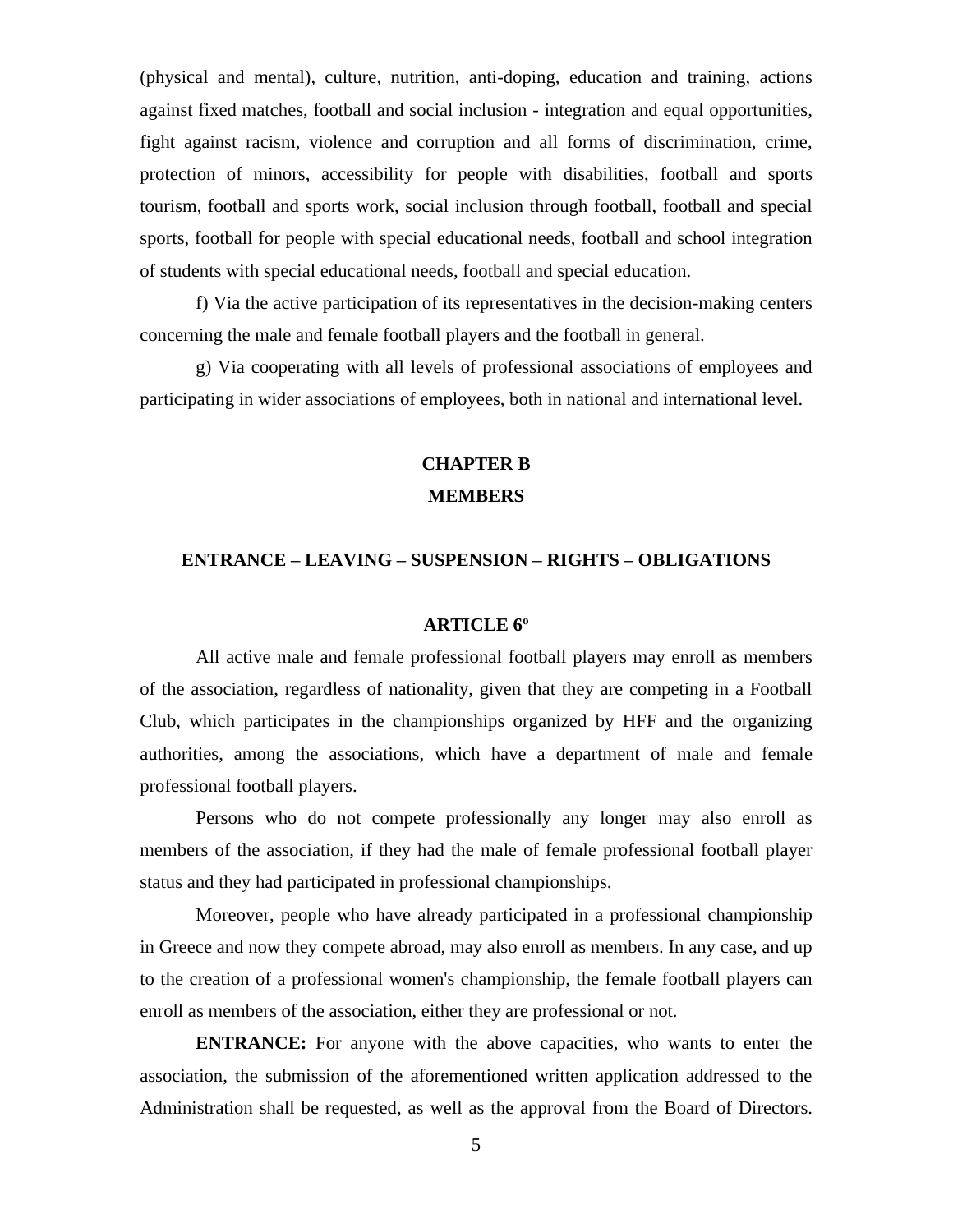The submission of the aforementioned application shall be considered performed if the footballer pays his first annual contribution to the Association.

The Board of Directors may reject the registration application or postpone taking a decision in regard to the application without being obliged to justify its decision. The member has the right to appeal to the competent Tribunal against a decision rejecting his request.

**LEAVING:** Every member, regardless of their way of registration, may leave freely whenever they wish to, except if necessity reasons on behalf of the association impose the football player's stay until the end of the season; at the latter date the resignation submitted shall be admitted by the end of the season during which the football player expressed his/her wish to leave.

**SUSPENSION:** Members shall be obliged to conscientiously comply with all provisions of the Statute and of the circulars and to fulfill their obligations towards the association and the other members.

Every violation shall justify the member's suspension from the association and his/her erasure from the relevant records upon decision of the Board of Directors. This decision may be revoked upon the request of the suspended member by the next General Assembly.

**RIGHTS.** The members of the association must comply with the following obligations, mentioned on an indicative basis, apart from the ones mentioned in other paragraphs.

a) To actively participate in all events of the association and more especially to the General Assemblies and the work and study groups, or in committees formed for a special reason.

b) To support, regardless of the conditions under which they are submitted, the associations claims.

c) To comply with the provisions of the Statute of the Association and the Administration and fulfill their financial obligations constantly.

d) To demonstrate flawless and exemplary behavior towards their colleagues and towards every person or authority related to Sports and, in general, to live in a way as to cause the praise of the society in which they live.

# **ARTICLE 7ο**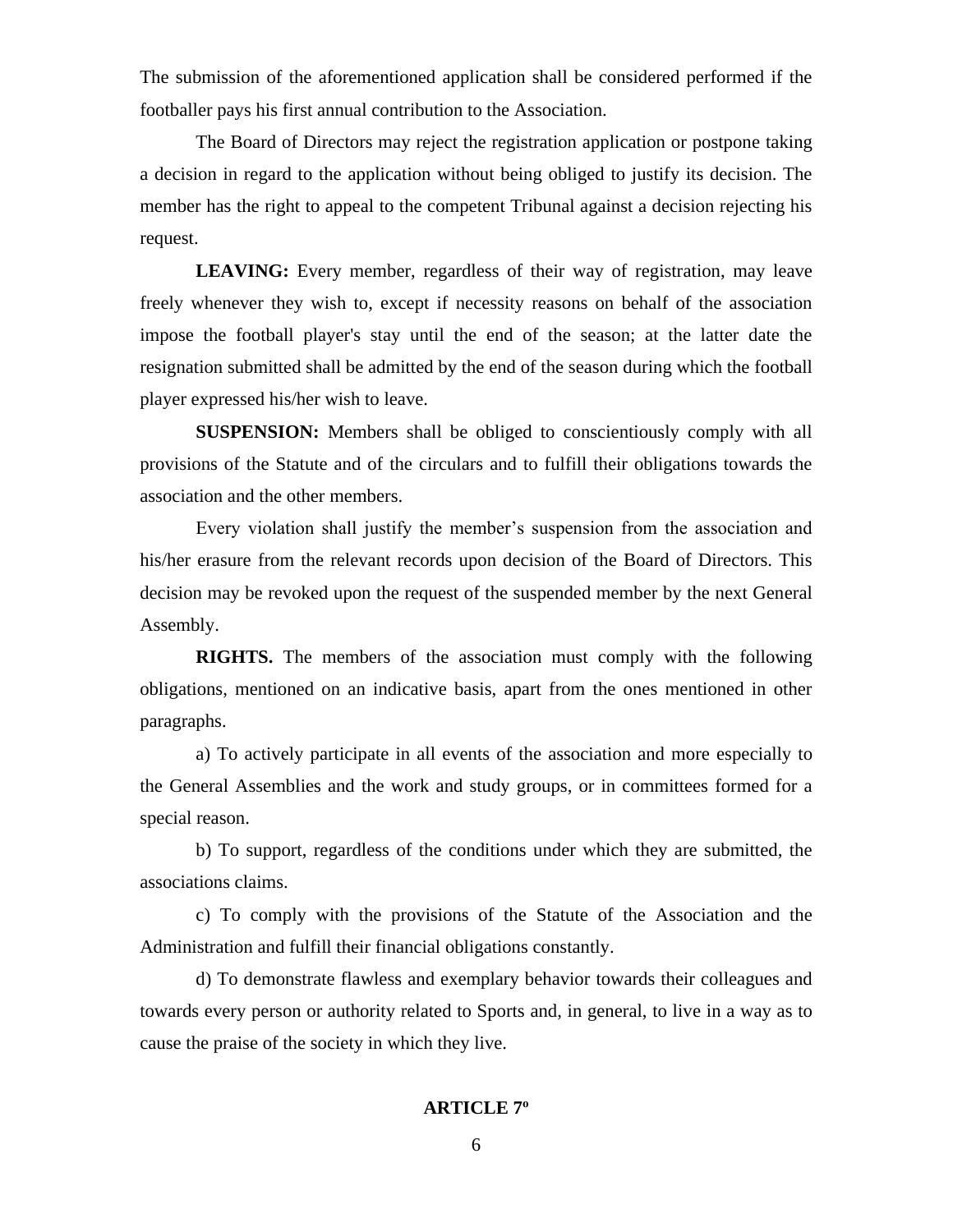Honorary members shall be the members proclaimed as honorary by the General Assembly, due to the special services they provided to the association and to Sports in general for the achievement of the association's objects. These members shall be deprived of the right to vote and be elected, while they shall maintain all the other rights.

# **CHAPTER C**

# **RESOURCES**

# **ARTICLE 8<sup>ο</sup>**

The association's resources shall be the following:

- 1. The annual contribution of its members.
- 2. Diverse donations, bequests, financial aids, collections from any entertaining events, celebrations, etc.
- 3. Any income such as interests from the exploitation of the association's properties.
- 4. European, national and public grants and assistance in general (regular or extraordinary), as well as any other collection resulting from good reason.
- 5. The financial aid from FIFPRO (International Federation of Football Players).
- 6. Revenue from sponsorships, broadcasting rights, commissions, image rights, research, development and other national or European funding programs.

# **ARTICLE 9<sup>ο</sup>**

The amount of the annual contribution of the members shall be determined every time upon decision of the Board of Directors.

The annual contribution shall be paid no later than the end of the respective transfer window (summer – winter).

A regular member who had been erased, shall be registered again without having the obligation to pay the fees due, if his re-registration is approved by the Board of Directors.

A member who does not pay his/her fee shall be erased upon decision of the BoD, without previous notice and shall be deprived of every privilege and of every service provided. The aforementioned erasure of regular members who did not fulfill their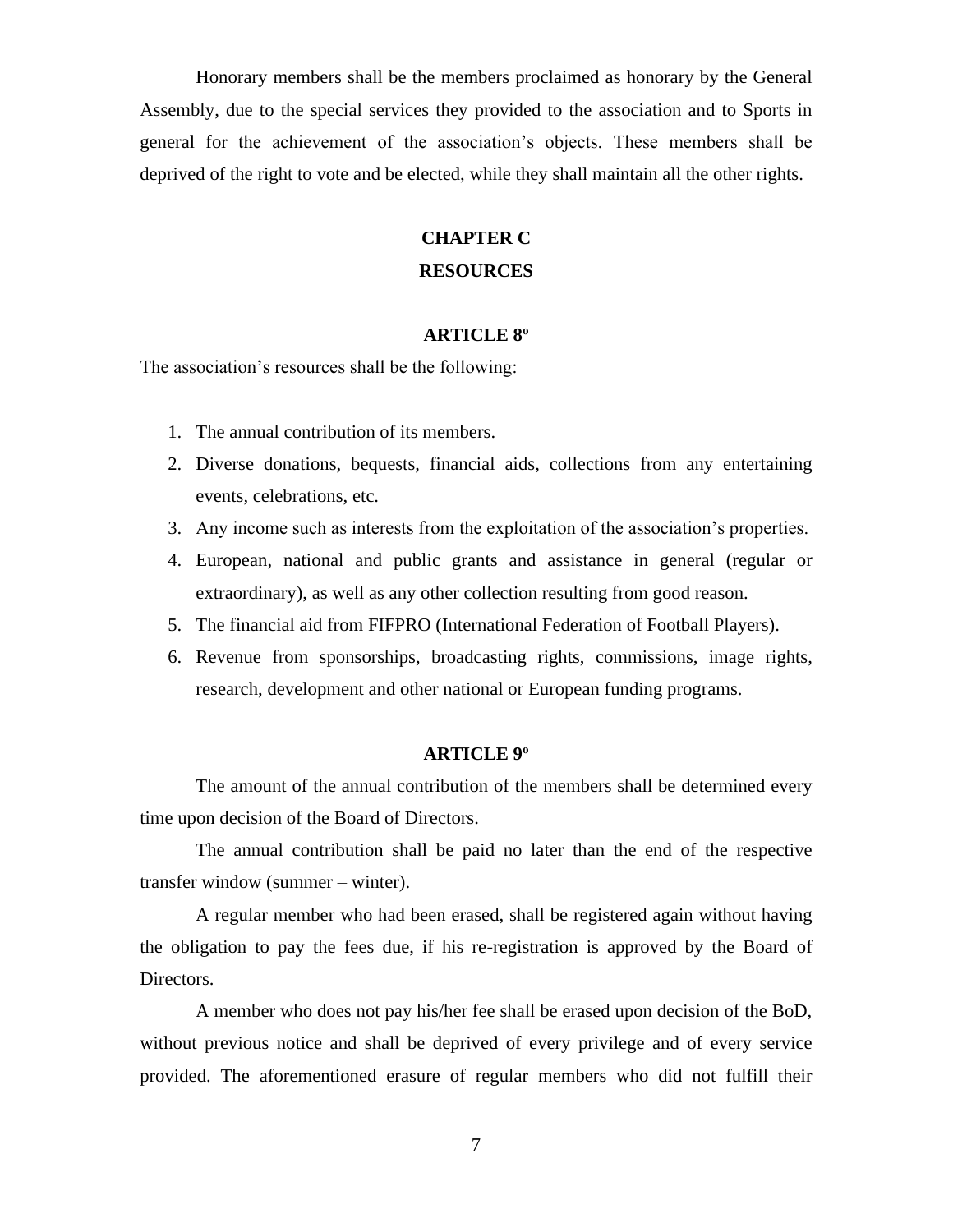financial obligations towards the association must necessarily be performed by the BoD before every General Assembly.

In order to have the right to vote in each General Assembly, regular members must have paid their fees until the month during which the General Assembly is held.

# **CHAPTER D**

## **SUBSCRIBERS – DONORS – BENEFACTORS – GREAT BENEFACTORS**

#### **ARTICLE 10<sup>ο</sup>**

**DONORS:** All persons offering financial assistance reaching at least one thousand  $(1,000\varepsilon)$  euros shall be proclaimed donors of the Association.

**BENEFACTORS:** All persons offering a total assistance amounting to at least ten thousand  $(10,000 \epsilon)$  euros for the objects of the association shall be proclaimed benefactors. The BoD shall approve the persons that the General Assembly proclaims Great Benefactors, given that they will have offered to the association an overall amount of at least twenty thousand euros  $(20,000\varepsilon)$ .

Every future readjustment of the above amounts shall be performed upon decision of the association's BoD.

#### **CHAPTER E**

# **GENERAL ASSEMBLY**

#### **ARTICLE 11<sup>ο</sup>**

The General Assembly of the Association's members shall meet every year on a regular basis, and also on an extraordinary basis for certain matters, upon decision of the BoD, or upon the request by the 1/6 of the regular members with fulfilled financial obligations; in the latter case, the General Assembly shall meet twenty (20) days at the latest, after the submission of the request to the BoD.

The representation of members at the General Assembly shall be possible with the representation of one member for all the groups of the national territory, authorized in written form with a power of attorney which shall mention the agenda of the General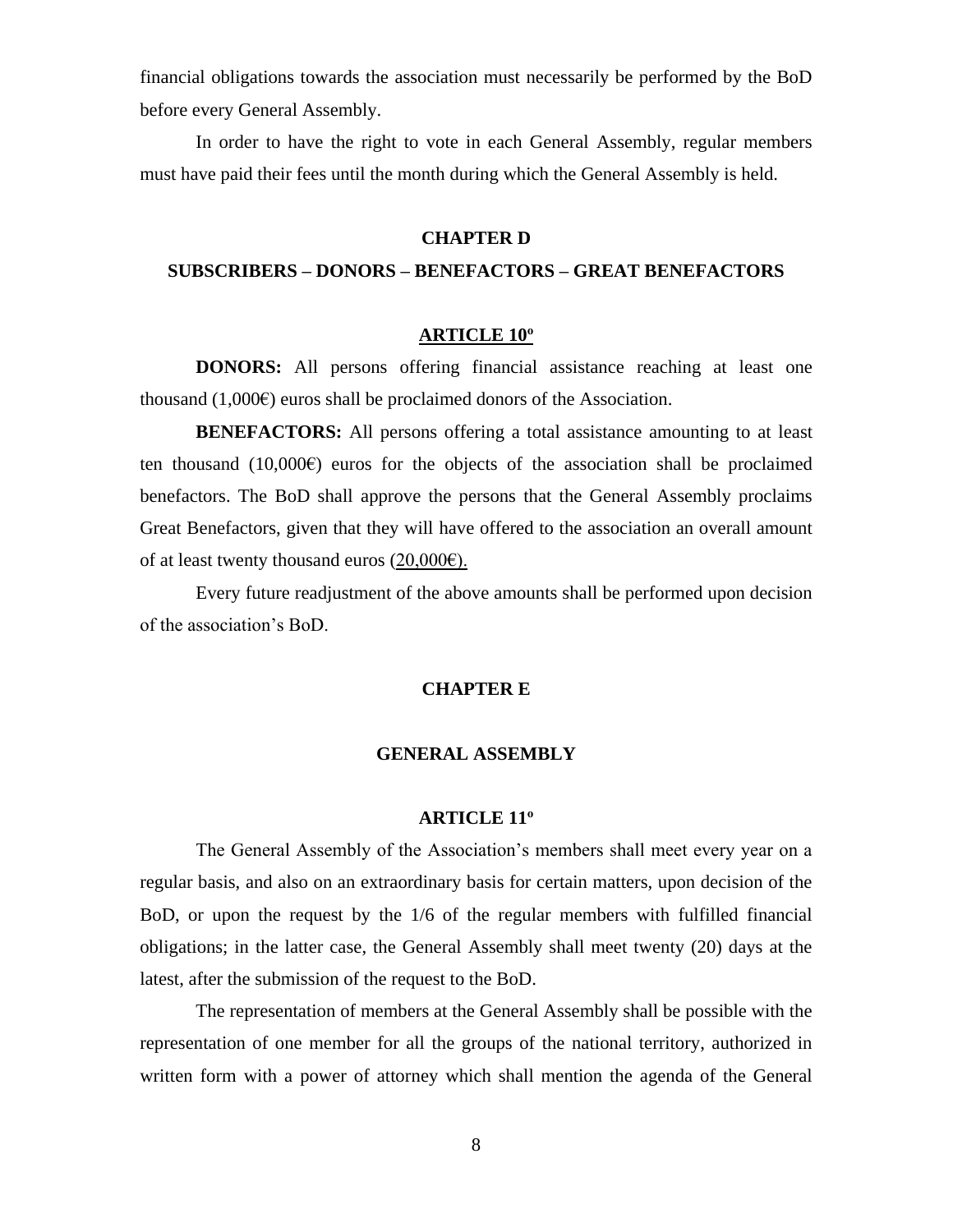Assembly and which shall be lawfully submitted before the initiation of the works of the Assembly.

General Assemblies shall be called upon with an invitation of the Board of Directors towards the members, at least twenty (20) days before the date on which the meeting was fixed. The General Assemblies shall have a quorum when half plus one of the total members with fulfilled financial obligations shall be present or represented; they shall take valid decisions with absolute majority of the present and represented members.

A General Assembly canceled due to lack of quorum, shall be repeated within eight (8) days at the same place, with the same subjects on the daily agenda, without a new invitation; the quorum shall be met regardless of the number of members present.

#### **ARTICLE 12<sup>ο</sup>**

The regular General Assembly shall meet every year. in the month of May. Upon decision of the BoD, the General Assembly shall be postponed after May, only due to extraordinary and unpredictable conditions.

At this General Assembly reports shall be presented, as well as the financial information and a debate shall take place in regard to the actions of the Board of Directors; the current year's budget shall be voted.

Furthermore, the Audit Committee's report must be read, which must have been compiled until the week preceding the Assembly.

At this regular General Assembly every year's balance-sheet must absolutely be submitted by the Board of Directors as well as the Audit Committee's report in regard to the financial year ending, therefore complying with the law on compulsory submission of balance-sheets at the General Assembly within three months from the end of the year.

Every fourth year in the month of May a secret ballot shall take place in order to elect a new Board of Directors with nine (9) members and also to elect an Audit Committee by the regular General Assembly that shall be convoked for this purpose. During this assembly, reports on the actions taken by the BoD during the last year shall be submitted, the Audit Committee's report shall also be read and the budget of the following year shall be approved.

The elections take place with ballots and in accordance with all the rules of secret ballot. The assembly shall elect a three-member Elections Committee for the elections.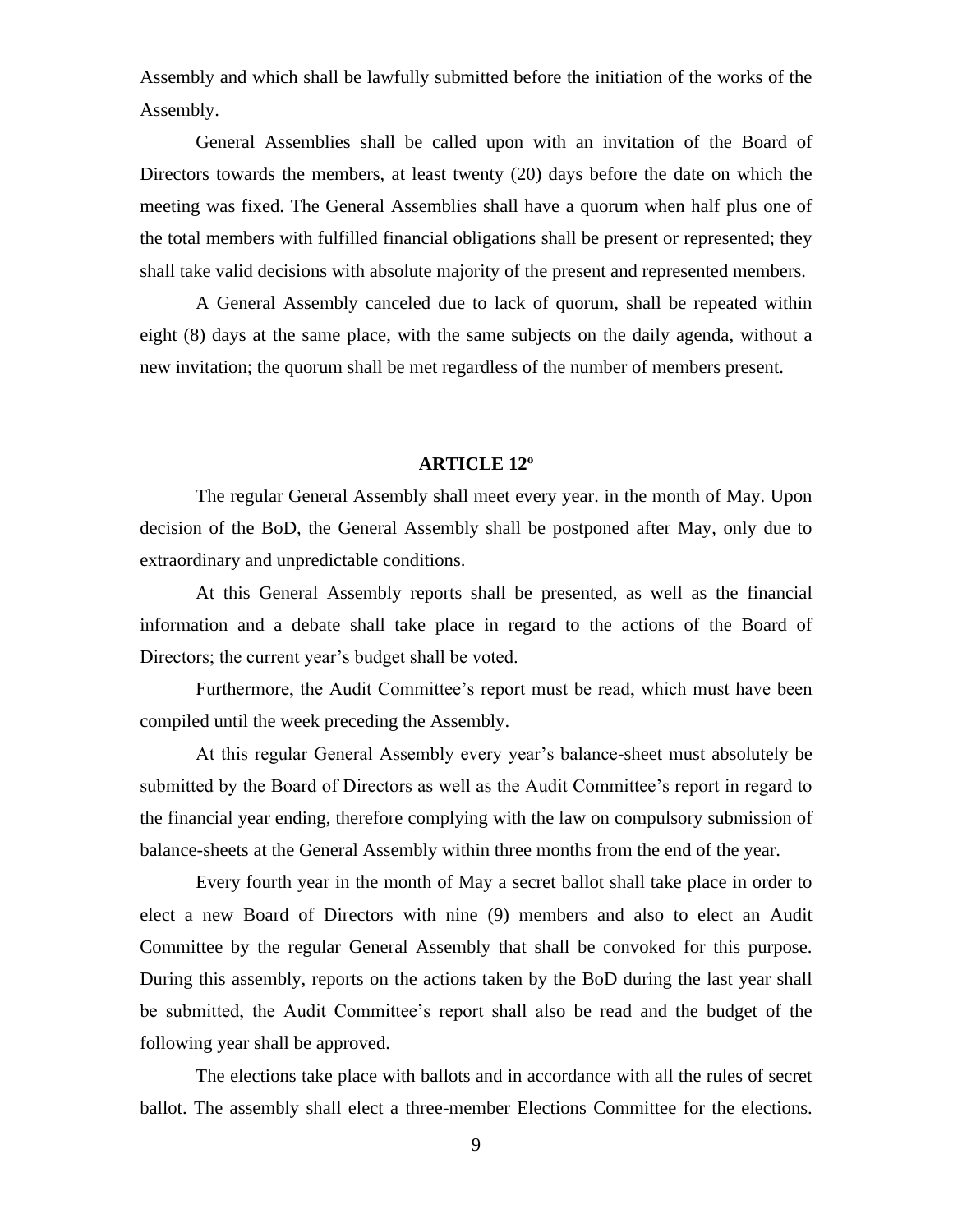The members of the elections committee shall be elected by the body of the General Assembly.

At the end of the ballot of the regular members who shall be entitled to vote and upon counting the votes, the persons voted for shall be announced according to the correct order of success. In case of equality in votes between the candidates, the Electoral Committee shall proceed to a draw in order to proclaim the success order and prefer the persons favored by the draw.

#### **ARTICLE 13<sup>ο</sup>**

Any amendment on this statute shall be decided by the General Assembly if there is a quorum of the half plus one of the total number of regular members with a right to vote and with a majority of 3/4 out of those present or represented.

The ASSOCIATION'S dissolution shall be announced with a decision of the BoD, that will meet to this end, only with a majority of 4/5 of the present or represented regular members with a right to vote.

In case of lack of quorum, the General Assembly shall be repeated after three months and shall then decide with a majority of 3/4 of the present or represented regular members with a right to vote.

For a quorum to be reached at such a General Assembly, the presence or representation of half plus one of the members with financial obligations fulfilled shall be necessary.

In case of dissolution of the association and if no other decision is made by the General Assembly, pursuant to the provisions of article 106 of the Civil Code, the association's belongings shall be forwarded to the General Secretary of Sports.

#### **ARTICLE 14<sup>ο</sup>**

In General Assemblies the President of the BoD shall preside over the association; minutes shall be drawn up and to this end two (2) secretaries will be voted.

In extraordinary General Assemblies the President of the BoD shall also preside, apart from the cases when the General Assembly shall debate issues concerning the trust towards the Board of Directors.

In such case, the President elected by the General Assembly shall preside.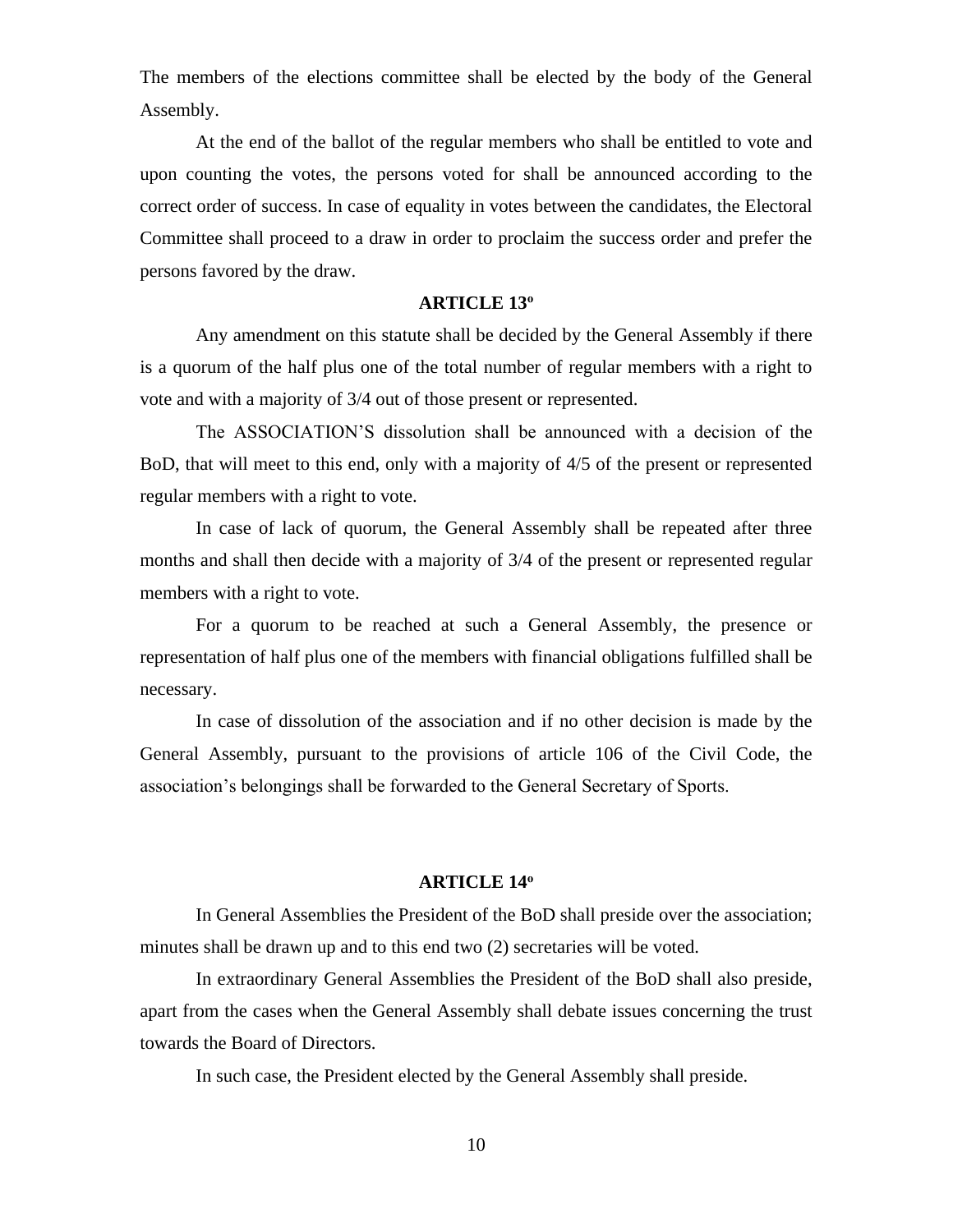The minutes of the General Assemblies, kept under the responsibilities of the President and the secretaries, are signed by them and recorded in a special book with a signed certificate of faithfulness of the copy by the President and the General Secretary of the Board of Directors.

In each general Assembly, the recording of the regular members present or represented with a right to vote shall be performed via their signature on a special book, where they shall sign upon their arrival at the General Assembly. The members representing other members of the Association must submit their special power of attorney upon their arrival.

#### **CHAPTER F**

# **BOARD OF DIRECTORS**

#### **ARTICLE 15<sup>ο</sup>**

The Board of Directors exercises all powers, which do not belong to the General Assembly and has general competence.

The Counselors elected as mentioned above, upon invitation of the member with the more votes, within eight (8) days at the latest after their election, shall meet during the first meeting and shall vote, with a secret ballot for the nine (9) members of the BoD: The President, the Vice President, the General Secretary, the Treasurer and the Special Secretary, while the rest shall undertake specific responsibilities or positions created by the Board of Directors. Two positions of the members of the Board of Directors shall be occupied by candidates of one of the two genders.

In case of death or resignation of the President, the members of the Board are completed by the runners-up in order of merit and with a new secret ballot, the President and the other roles of the Board of Directors are elected from the beginning. In case of resignation of the Vice-President, or the General Secretary, or the Treasurer or the Special Secretary, the BoD shall be completed with the runners-up according to their order of success and with a new secret ballot, all positions of the BoD shall be voted anew apart from the President.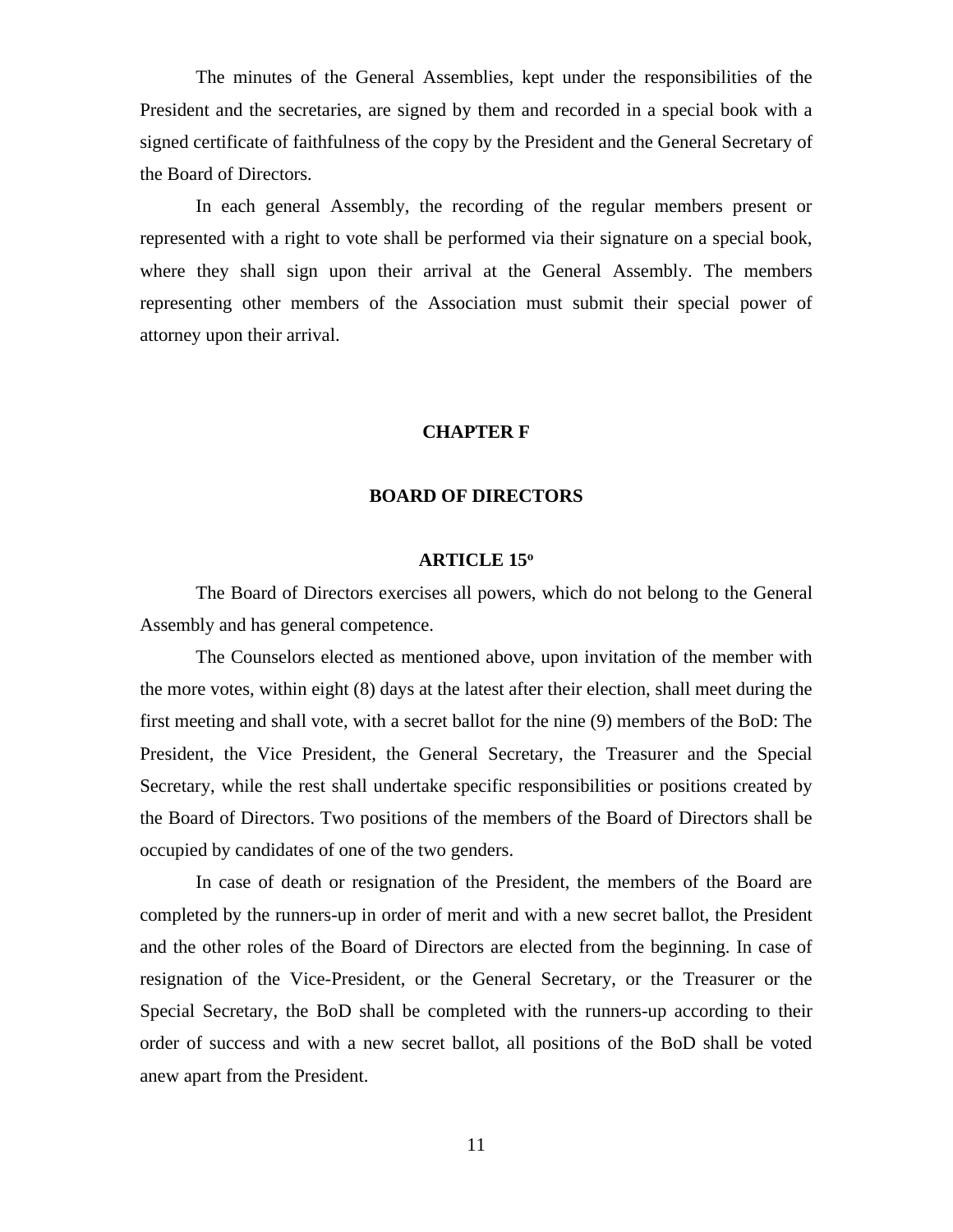In case of resignation of four members of the BoD at the same time, among whom the President and the General Secretary, an extraordinary General Assembly shall be called upon for the election of a new BoD.

If there are no more runners-up left for the BoD or if, in order to preserve the smooth operation of the association, the entrance of other extraordinary members in the BoD shall be imposed in order to cover blank spaces, the BoD shall call upon an extraordinary General Assembly in order to perform elections.

The Board of Directors may exercise the administration with a limited composition, which means that, as far as there are five (5) members left in it, among whom the President and the General Secretary.

### **ARTICLE 16<sup>ο</sup>**

Only regular members of the association may be elected as members of the BoD, upon having submitted their candidacy in written form up to 10 days before the General Assembly.

The BoD meets regularly once a month, and on an extraordinary basis for certain issues each time that the President deems it necessary or if requested in written form by three (3) of its members.

The BoD shall reach a quorum with at least five (5) of its members present or represented, among whom must be the President or the Vice-President; it shall decide with the majority of the members present or represented.

If an even number of counselors is present or represented, the BoD shall also decide with the majority of the members present, and in case of equality in votes, the vote of the President or of the presiding Vice-President shall prevail.

The BoD convokes General Assemblies, executes their decisions and presents reports before them. It supervises the association's authorities and members and decides on every matter in general concerning the effectuation of the association's objects and, finally, takes care of the exact compliance with the present and with the decisions, the regulations and the circulars issued by the BoD.

# **PRESIDENT ARTICLE 17ο**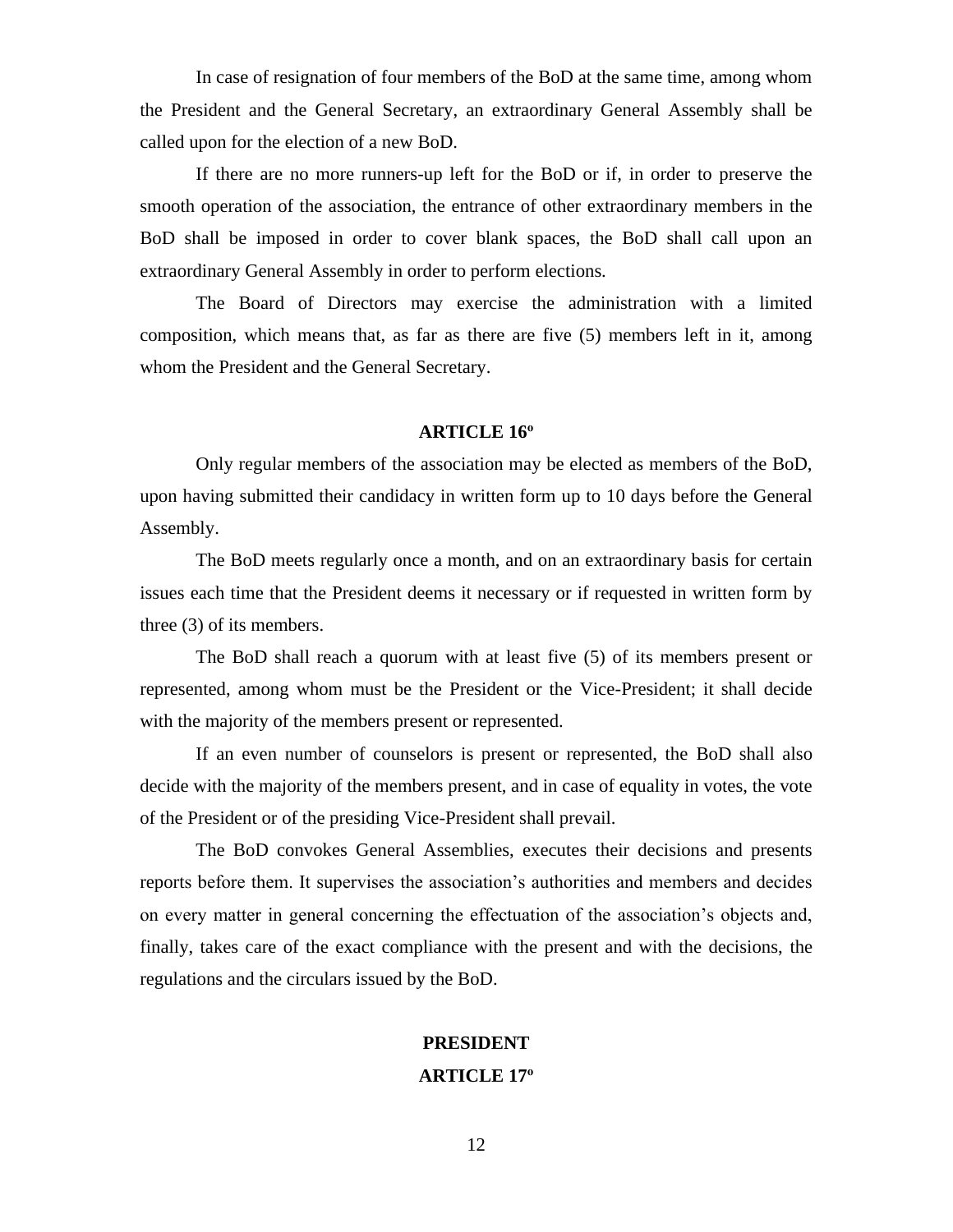The President of the BoD represents the association and the BoD before Judicial, Civil and Sports authorities and, in general, in all relations with third parties. He/she convokes and presides over the meetings of The Board of Directors, interrupts and dissolves them.

He presides over the General Assemblies, according to the provisions of article 14 of this statute, signs all correspondence of the association along with the General Secretary and the receipts and withdrawal checks along with the Treasurer and the payments orders along with the General Secretary and the Treasurer.

He is entitled to convoke and control every member of the BoD or of the Association in case of insubordination or violation of the statute and, finally, shall take every measure securing the interests of the Association, even without a decision of the BoD, if there is a possible risk due to the postponement.

### **VICE PRESIDENT**

#### **ARTICLE 18<sup>ο</sup>**

If the President is absent or obstructed, he shall be replaced by the Vice-President in all responsibilities; if the Vice-President is absent or obstructed, he shall be replaced by the oldest member of the BoD.

# **GENERAL SECRETARY ARTICLE 19<sup>ο</sup>**

The General Secretary is the Rapporteur and executor of the BoD decisions; he presides over the Offices and the Club of the Association as well as over its staff.

He shall take care of correspondence, sign, along with the President, all documents and payment orders, sign upon the order of the President the invitations to meetings of the BOD, keep the Record and the seal of the Association. When the General Secretary is absent or obstructed, he shall be replaced by the Special Secretary.

#### **ARTICLE 20<sup>ο</sup>**

#### **TREASURER**

The Treasurer performs collections of money and payments, signs the receipts along with the President, and the payment orders along with the President and the General Secretary.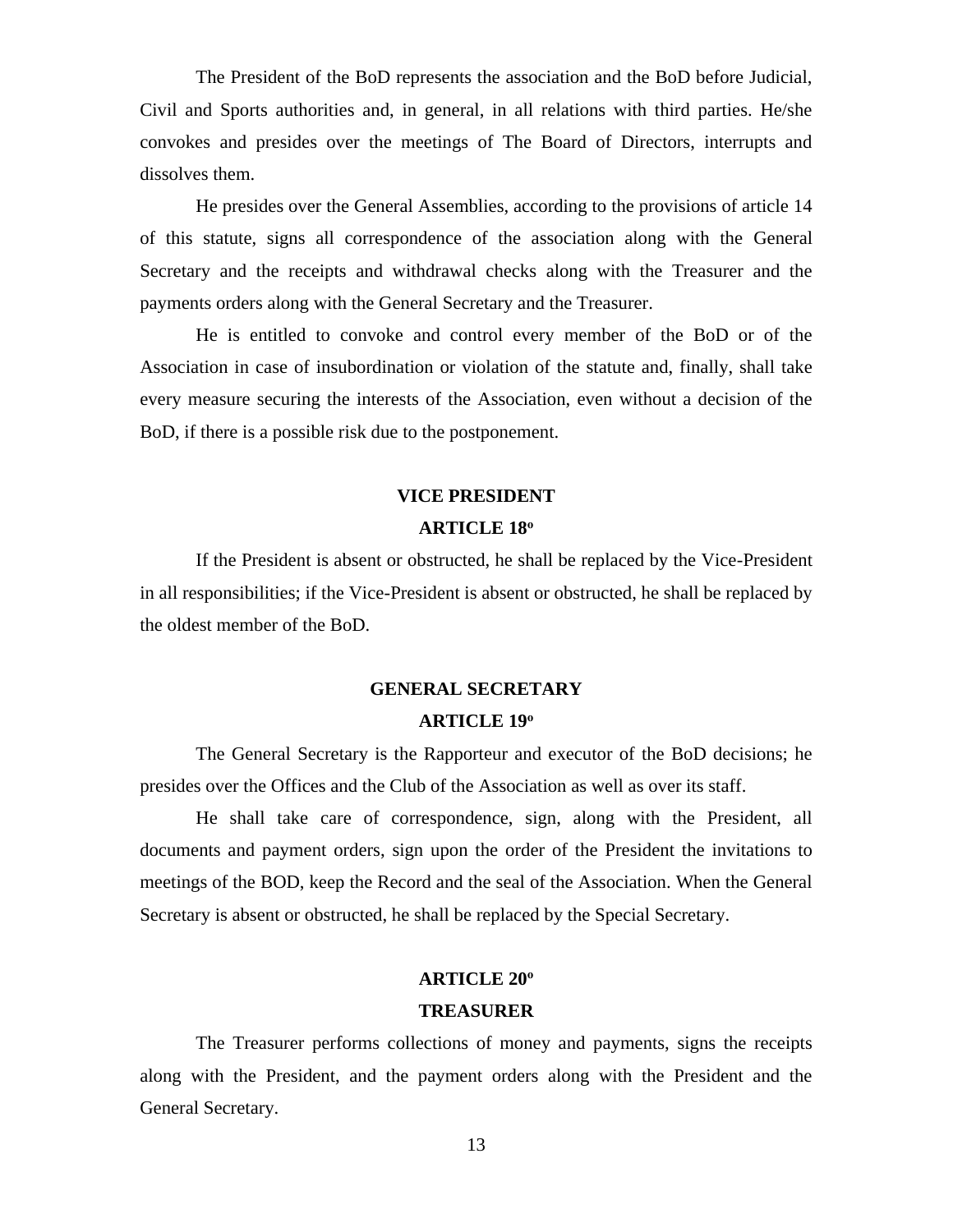He keeps the management books on a regular basis and deposits the cash in his possession, as the Law provides, and withdraws it with checks, which he signs, along with the President.

He shall be responsible for the money handed over to him, he shall keep the land registry record in regard to the association's real estate property, as well as a list of other furniture and tools of the Association; he shall draw up an annual report, the balancesheet as well as the budget, which, upon approval by the BoD, he shall submit to the General Assembly for the final approval and he shall manage the property of the Association in general. In case of obstruction of the Treasurer, he shall be replaced by a member of the BoD that the BoD shall indicate.

# **SPECIAL SECRETARY**

### **ARTICLE 21<sup>ο</sup>**

The Special Secretary shall keep the minutes of the BoD meetings as well as the record of honorary and regular members.

During the performance of his duties, he shall prepare all of the association's correspondence, take care of any kind of correspondence and collaborate and help the General Secretary in his work; he shall replace the General Secretary when he shall be absent or obstructed.

# **CHAPTER G AUDIT COMMITTEE**

#### **ARTICLE 22<sup>ο</sup>**

The three-member Audit Committee that shall be elected by the General Assembly, shall be responsible for the follow up and supervision of collections and payments and the overall financial management and the submission of respective reports to the BoD and the General Assemblies, during the term of office of the BoD.

During the Committee's work the member having received more votes (and in case of equality in votes the members favored by the draw) shall preside over the meetings.

# **CHAPTER H**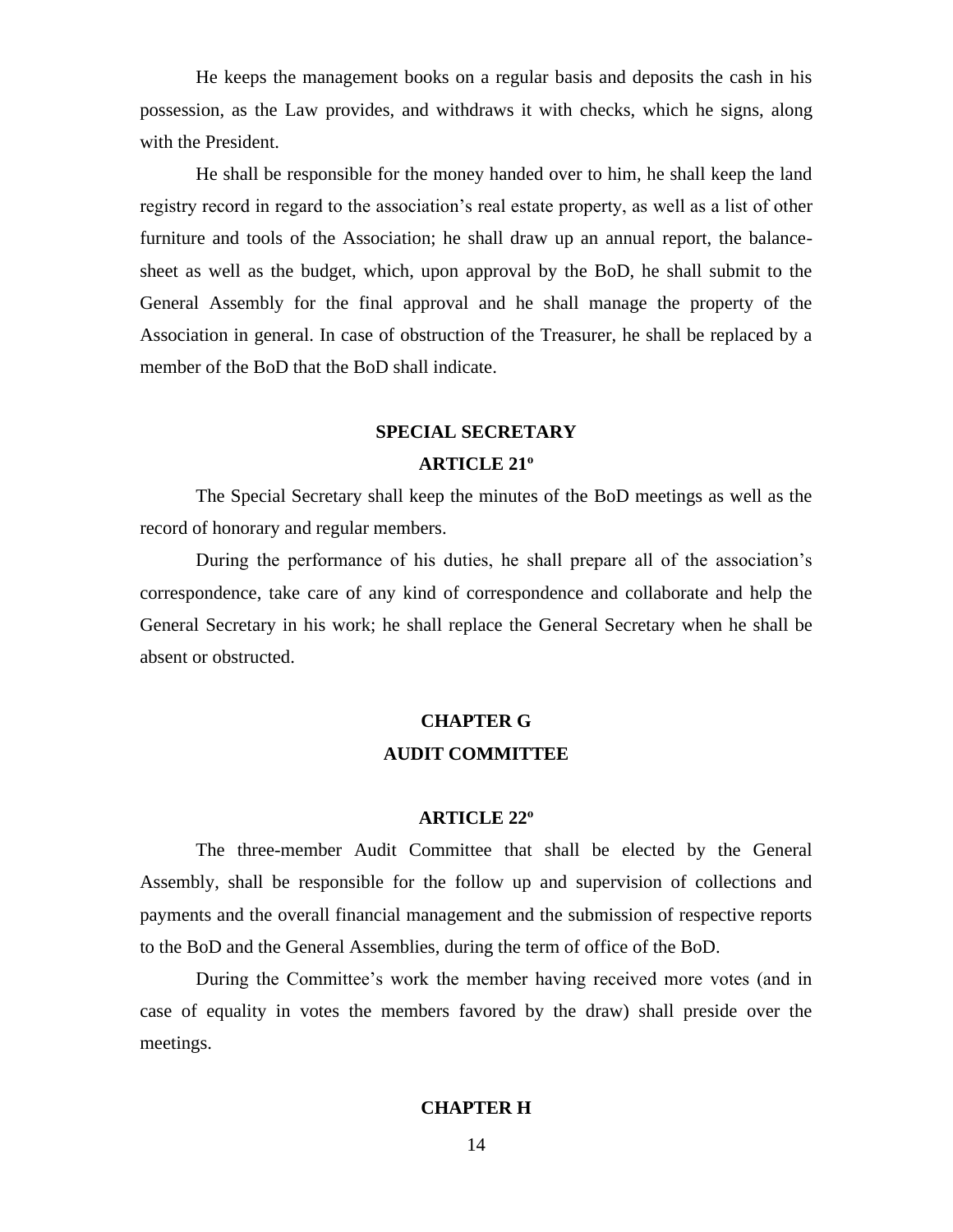# **COMMITTEES – PARTICIPATION IN UNIONS OF ASSOCIATIONS**

#### **ARTICLE 23<sup>ο</sup>**

Α'. The BoD is entitled to form Committees with the Association's members in order to achieve this statute's objectives.

On an indicative basis, the following committees may be formed:

- 1. A Financial Committee for the study of any type of issues related to the Association's financial situation.
- 2. A Committee for the organization of lectures and festive events.
- 3. A Press and Public Relations Committee for the publication of a magazine, a newspaper, printed material and any other activity related to the promotion of the Association's matters and the development of the Association's relations in Greece and abroad.
- 4. Committee of women's football.

All the aforementioned committees, as well as the other committees that may be formed, shall be under the control of the BoD and shall operate within the frame that it shall define.

Β'. The Association may participate and be a member of a Union (federation) that shall be created by similar Associations, with the aim to better promote and resolve its problems.

For the Association to participate in a Union (federation) that shall be created by similar Associations,it must be decided by the General Assembly upon proposition of the BoD.

# **CHAPTER I DISCIPLINARY SANCTIONS**

#### **ARTICLE 24<sup>ο</sup>**

In view of the uneventful and smooth operation of the ASSOCIATION and the achievement of tis objectives, the respect towards the present Statute's provisions and towards the respective provisions of the Civil Code, of its Introductory Law or other provisions is required, as well as the respect towards the regulations issued by sports authorities.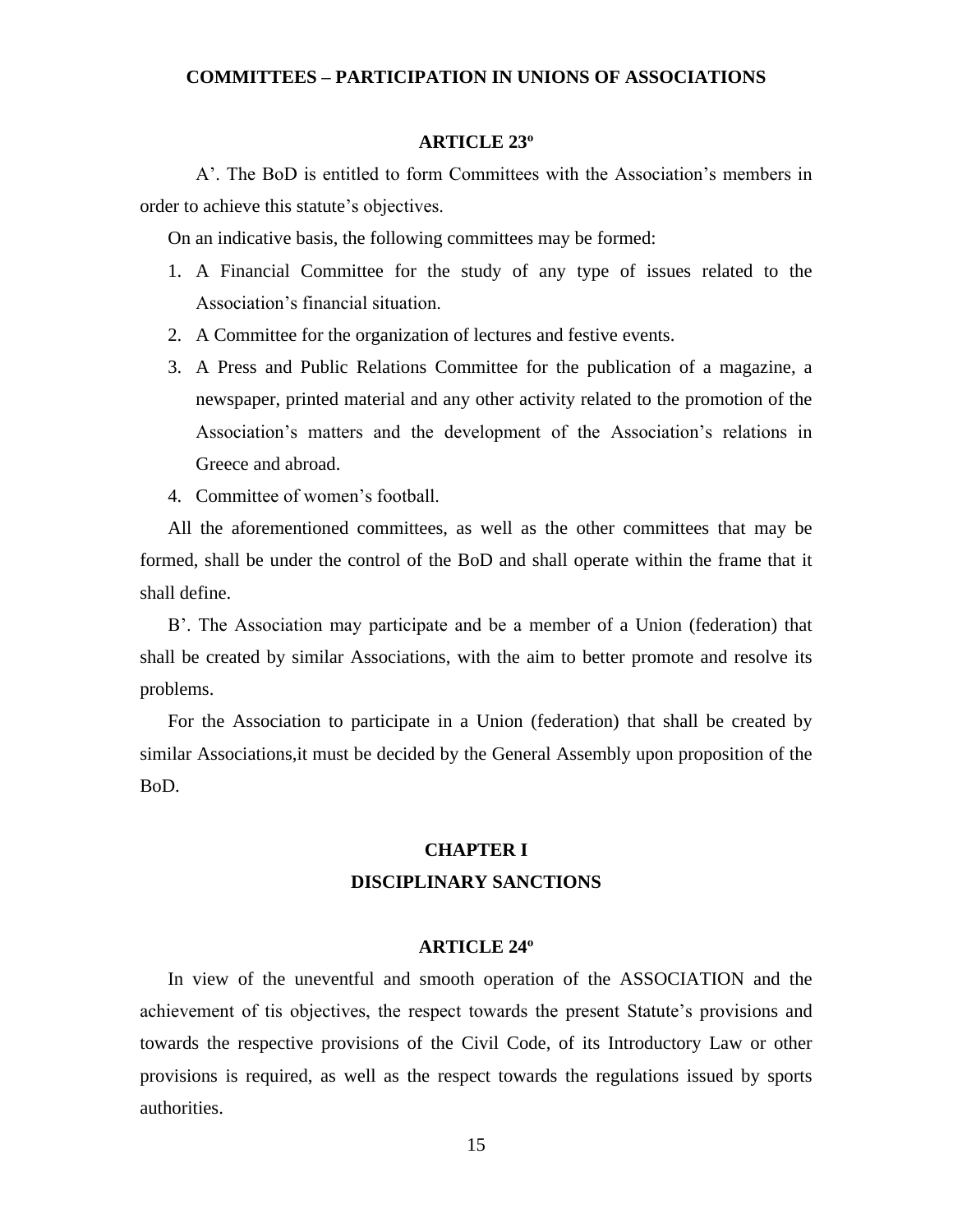Any violation due to liable action or omission of one of the rules of law mentioned in the previous paragraph by any member of the association, and beyond any other sanction imposed by another authority, shall entail disciplinary sanctions that may reach the point where the association may be requested to state who the culprit is.

#### **ARTICLE 25<sup>ο</sup>**

Α'. Motives for the imposition of disciplinary sanctions which are indicatively mentioned in the present Statute, except for those mentioned in other special provisions and which create impediments, disqualifications or criminal sanctions, shall be any indecent and non sportsmanlike behavior by a member during an event in the life of the Association, and the exercise of his profession, due to which there might be a risk of defamation of the Association; even this indecent social behavior of the member shall be reason enough.

- Β'. The following are determined by the present as disciplinary sanctions:
- 1. Written reprimand.
- 2. Removal from the ASSOCIATION's events and venues for up to six (6) months and
- 3. Member disqualification.

#### **ARTICLE 26<sup>ο</sup>**

The competent authority for the imposition of disciplinary sanctions shall be the BoD. Upon a written denunciation by at least two of its members which must mention the real facts in detail and the means to prove the facts, the BoD shall attend to it. A condition for the imposition of any sanction shall be to have invited the member to justify himself/herself on a fixed date, when he/she shall be able to submit the means necessary for his/her defense, as well as the respective proposition of the disciplinary committee. The decisions of the BoD regarding the disciplinary sanction shall be taken with absolute majority of the members present.

#### **ARTICLE 27<sup>ο</sup>**

If any member of the BoD is accused, this member shall not participate, as is natural, at the meeting and shall be replaced by the runner-up, and in case of obstruction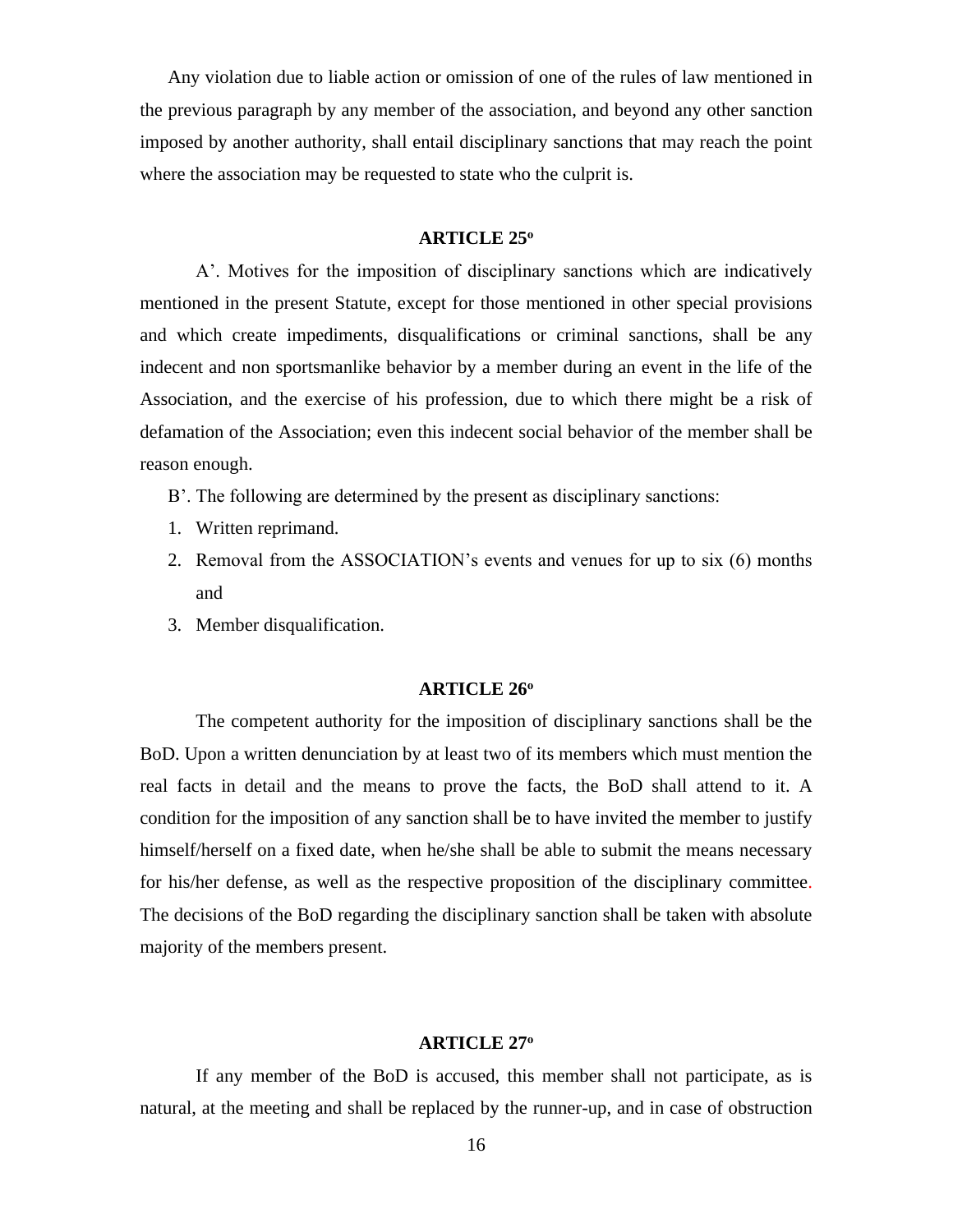of the latter, by the directly following runner-up etc. If the members of the BoD that are accused (or their runners-up) shall be so many as to not enable the lawful and valid composition of the Board of Directors for the imposition of the sanctions, the issue shall necessarily be submitted again at the first following General Assembly, which shall take a permanent decision. For this member to be temporarily removed from the ASSOCIATION's events for the whole time this removal may last, this member of the BoD shall not participate at the meetings and shall be temporarily replaced by the runnerup.

### **ARTICLE 28<sup>ο</sup>**

In favor of the best defense of personality of members, but also for the operation of the Association, the General Assembly, upon a request by any member, may either annul the decision of the BoD, which imposes the disciplinary sanction or ratify the sanction imposed or even impose a heavier sanction, if this is allowed.

The decisions of the Assembly regarding this matter may be taken via voice vote or via secret or open vote.

#### **CHAPTER J**

### **EXTRAORDINARY COMMITTEE**

### **ARTICLE 29<sup>ο</sup>**

In order to deal with extraordinary and serious enough issues, which are related with the Association and the interests of professional football players in general in emergency situations, instead of calling up an Extraordinary General Assembly, which requires time and money, it shall be possible to form an Extraordinary Committee, constituted by the members of the BoD and the captain or their legal runners-up of at least ten teams of professional football players.

The Committee shall take any measure necessary given the circumstances for the protection of the affected rights of professional football players and of PSAPP and shall be called upon with the diligence and upon special decision of the BoD, which shall request the assistance of all the team captains that shall be able to present themselves.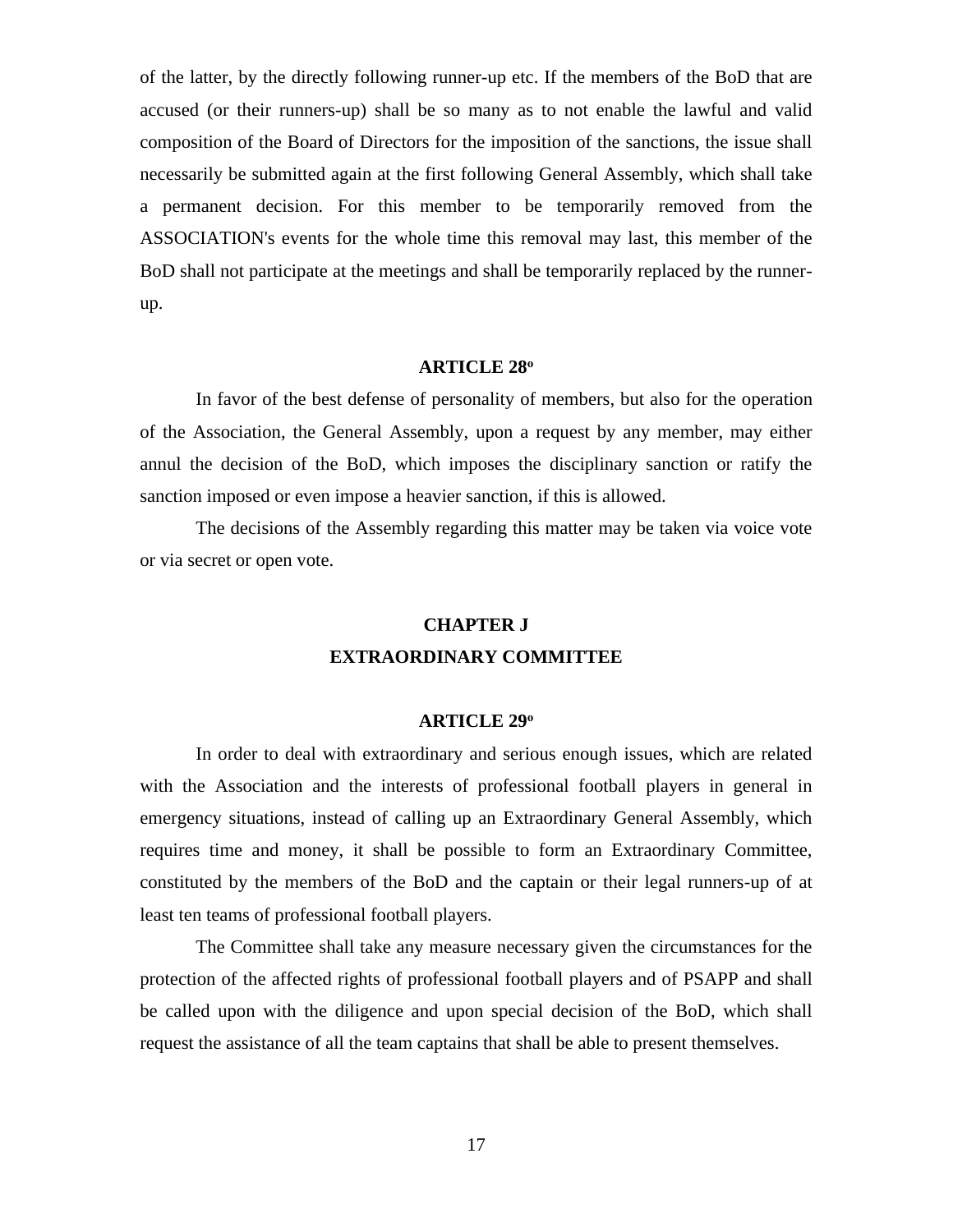# **CHAPTER K TRANSITIONAL AND FINAL PROVISIONS**

### **ARTICLE 30<sup>ο</sup>**

- 1. If there is any ambiguity in the present statute, as well as for all matters, which are not provided for in the present, the General Assembly shall decide lawfully with absolute majority of the members, who shall be present or represented.
- 2. Upon decision of the General Assembly, a salaried General Secretary or Director or Chief Executive shall be hired by PSAPP, the remuneration of whom shall be determined upon decision of the Board of Directors.
- 3. The meeting of the collective bodies of the association shall take place by teleconference, with all or some of the persons who shall participate, given that this is provided in the meeting invitation or that all the members of the collective body agree. In this case the association takes sufficient measures to:

a) be able to ensure the identity of the person participating, the participation of persons entitled to participate or attend the meeting exclusively and the security of the electronic connection;

b) enable the participant to monitor the conduct of the meeting by electronic or audiovisual means and to address the other participants, orally or in writing, during the meeting, as well as to vote on the items of the agenda; and c) accurately record the participant's vote remotely.

- 4. The term of office of the Board of Directors elected during the elections of 2019 expires in May of 2022.
- 5. This Statute of the Association, which was drawn up by PSAPP's founding member, Aristeidis K. Kamaras, lawyer, was approved by the decision no. 151/1976 of the Court of First Instance of Athens and was registered in the books of recognized associations with the order no. 6206.

The present Statute, consisting of 30 articles, approved by the Ordinary General Assembly of its members at the meeting of  $31<sup>st</sup>$  of May 2021, will enter into force upon the approval of the relevant amendments by the competent Court and upon its publication in the relevant books of the competent Court. The President and the General Secretary of the Board of Directors were instructed to sign this, to arrange its approval by the competent court and its registration in the relevant books.